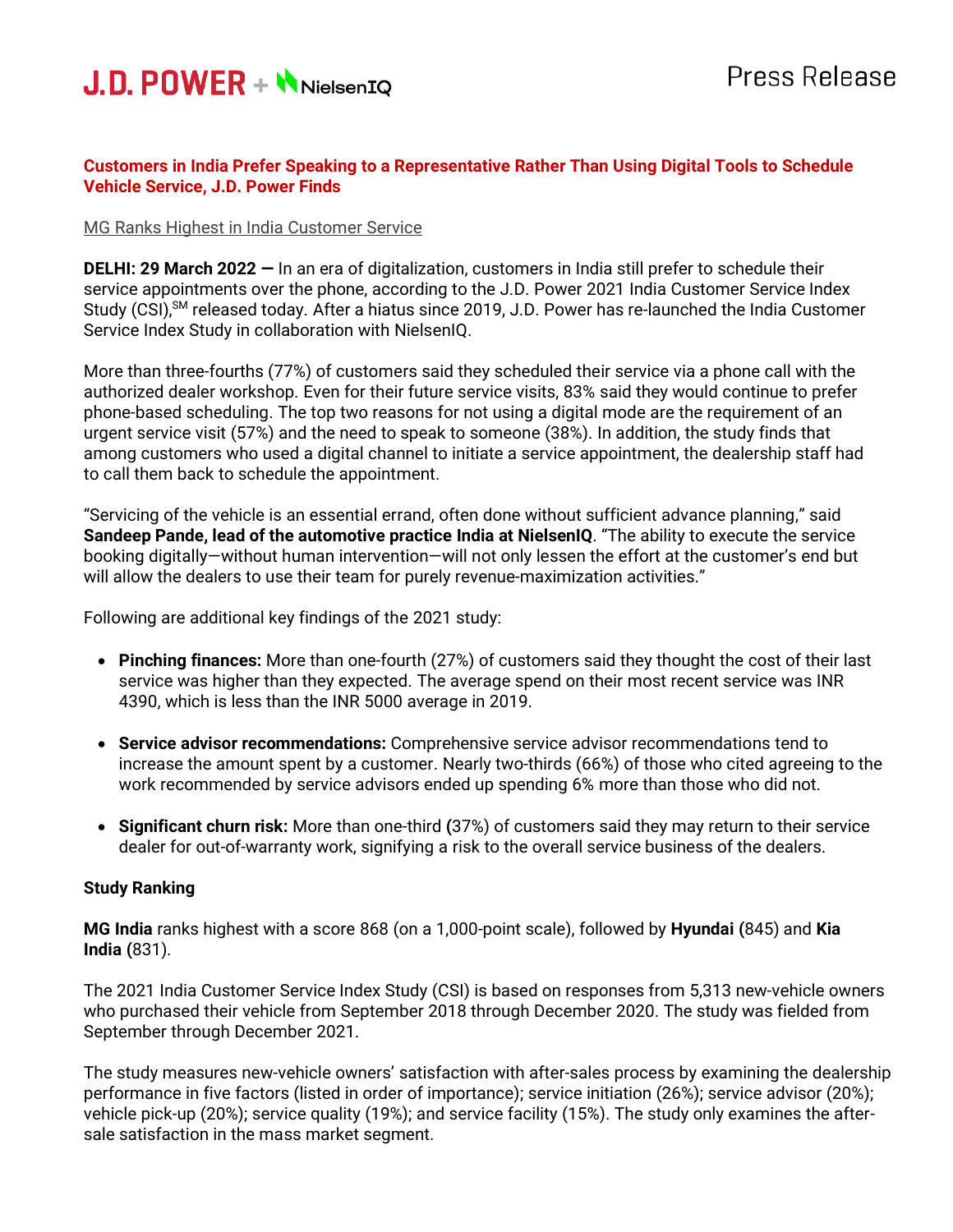**J.D. Power** is a global leader in consumer insights, advisory services and data and analytics. A pioneer in the use of big data, artificial intelligence (AI) and algorithmic modeling capabilities to understand consumer behavior, J.D. Power has been delivering incisive industry intelligence on customer interactions with brands and products for more than 50 years. The world's leading businesses across major industries rely on J.D. Power to guide their customer-facing strategies. J.D. Power has offices in North America, Europe and Asia Pacific.

**NielsenIQ** is the leader in providing the most complete, unbiased view of consumer behavior, globally. Powered by a groundbreaking consumer data platform and fueled by rich analytic capabilities, NielsenIQ enables bold, confident decision-making for the world's leading consumer goods companies and retailers.

Using comprehensive data sets and measuring all transactions equally, NielsenIQ gives clients a forwardlooking view into consumer behavior to optimize performance across all retail platforms. Our open philosophy on data integration enables the most influential consumer data sets on the planet. NielsenIQ delivers the complete truth.

NielsenIQ, an Advent International portfolio company, has operations in nearly 100 markets, covering more than 90% of the world's population. For more information, visit NielsenIQ.com.

#### **Media Relations Contacts**

Geno Effler, J.D. Power; [media.relations@jdpa.com;](mailto:media.relations@jdpa.com) +1-714-621-6224 Kaustav Roy, NielsenIQ; [kaustav.roy@nielseniq.com](mailto:kaustav.roy@nielseniq.com) Sandeep Pande, NielsenIQ; [sandeep.pande@nielseniq.com](mailto:sandeep.pande@nielseniq.com)

**About J.D. Power and Advertising/Promotional Rules:** [http://www.jdpower.com/business/about](http://www.jdpower.com/business/about-us/press-release-info)[us/press-release-info](http://www.jdpower.com/business/about-us/press-release-info)

> # # # NOTE: One chart follows.